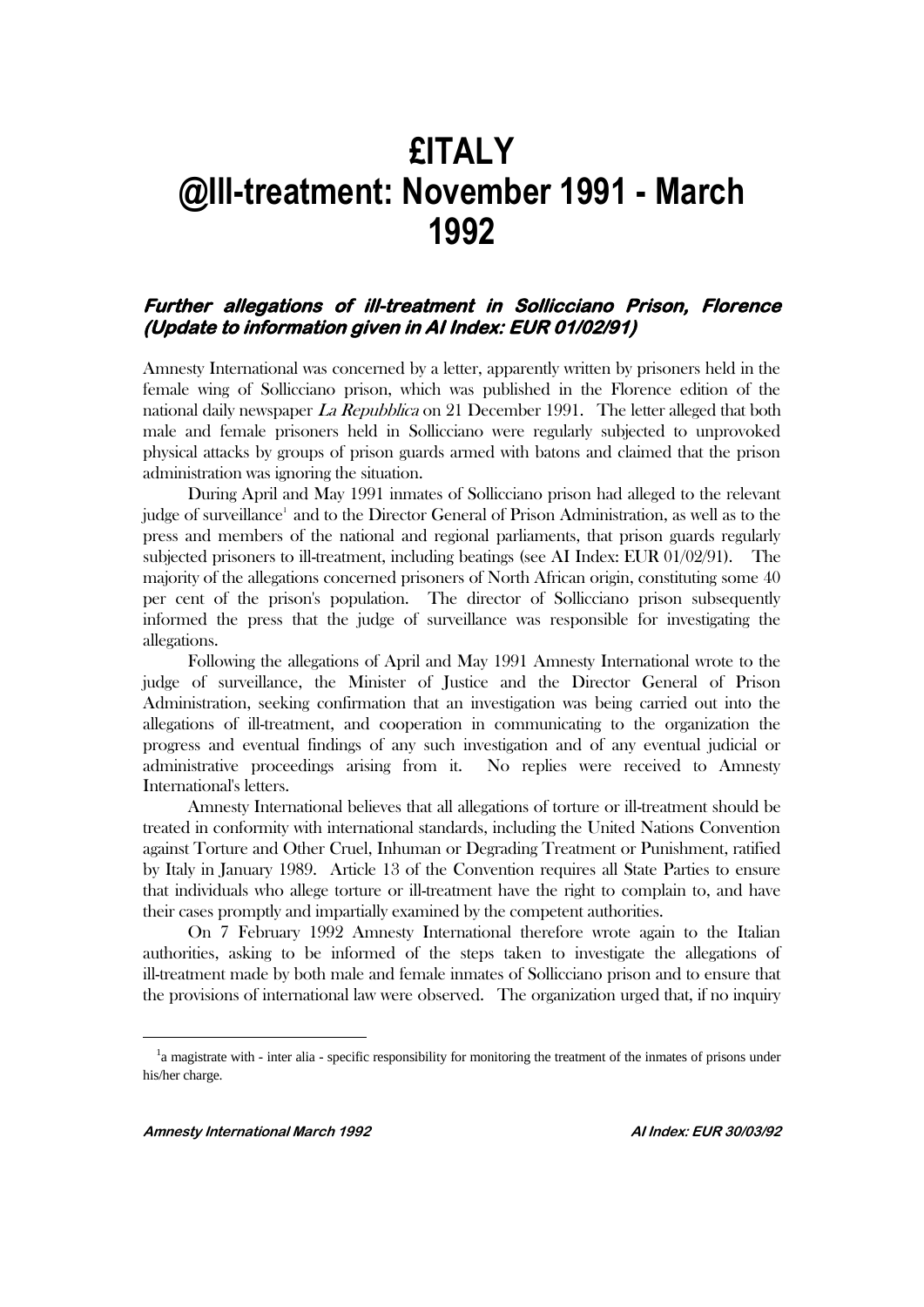had yet been opened, a thorough investigation of the allegations be immediately instituted and that its methods and findings be made public.

## The alleged ill-treatment of Alessandro Ruver in Regina Coeli prison, Rome

Amnesty International was concerned by press reports regarding the alleged ill-treatment of Alessandro Ruver by a prison guard in Regina Coeli prison, Rome, during the last week of January 1992 and his subsequent death on 6 February 1992.

According to these reports, Alessandro Ruver was arrested while in the act of purchasing heroin and committed to Regina Coeli prison, Rome, on 27 January 1992. His mother and sister claimed that when they visited him in the prison on 31 January he was covered in bruises and had to use a wheel-chair to move about. He indicated a prison guard standing nearby and said that the man had attacked and beaten him. However, the family claimed that another prison guard informed them he had received the injuries during a fight between prisoners. One newspaper report noted that no such incident was, however, recorded in the prison's disciplinary records. The newspaper also related that, after Alessandro Ruver's death, the Director of Regina Coeli prison sent a report to Diana De Martino, the Deputy Public Prosecutor (Sostituto Procuratore della Repubblica) investigating the circumstances of the prisoner's death, which stated that during his imprisonment Alessandro Ruver had accidentally fallen out of his bed, thus suffering the injuries seen by his relatives.

Alessandro Ruver was due to appear before Rome Tribunal in connection with the drugs offence on an unspecified date some time after 27 January but the court received a note from Regina Coeli prison stating that the prisoner was unable to appear because he was in a "confused state" ("stato confusionale").

On 3 February 1992 Alessandro Ruver's sister returned to Regina Coeli prison but was informed that her brother had been transferred to San Giovanni Hospital, Rome. At the hospital the family apparently discovered that this was Alessandro Ruver's second admission to the hospital since his imprisonment. The hospital informed the family that he was dying from "fulminant meningitis". Alessandro Ruver died at San Giovanni hospital on 6 February 1992.

The press reports indicate that, following the family's allegations, Rome Deputy Public Prosecutor Diana De Martino opened an investigation into the alleged ill-treatment of Alessandro Ruver and the circumstances surrounding his death. In the context of this investigation she ordered that the body of Alessandro Ruver be exhumed and a new autopsy carried out.

Amnesty International was concerned by the reports of the contradictory explanations given by prison officials for the injuries which Alessandro Ruver's family claim to have observed on his body when they visited him at Regina Coeli prison on 31 January 1992 and is seeking information from the relevant authorities regarding the findings of any autopsy carried out at San Giovanni hospital immediately after Alessandro Ruver's death as well as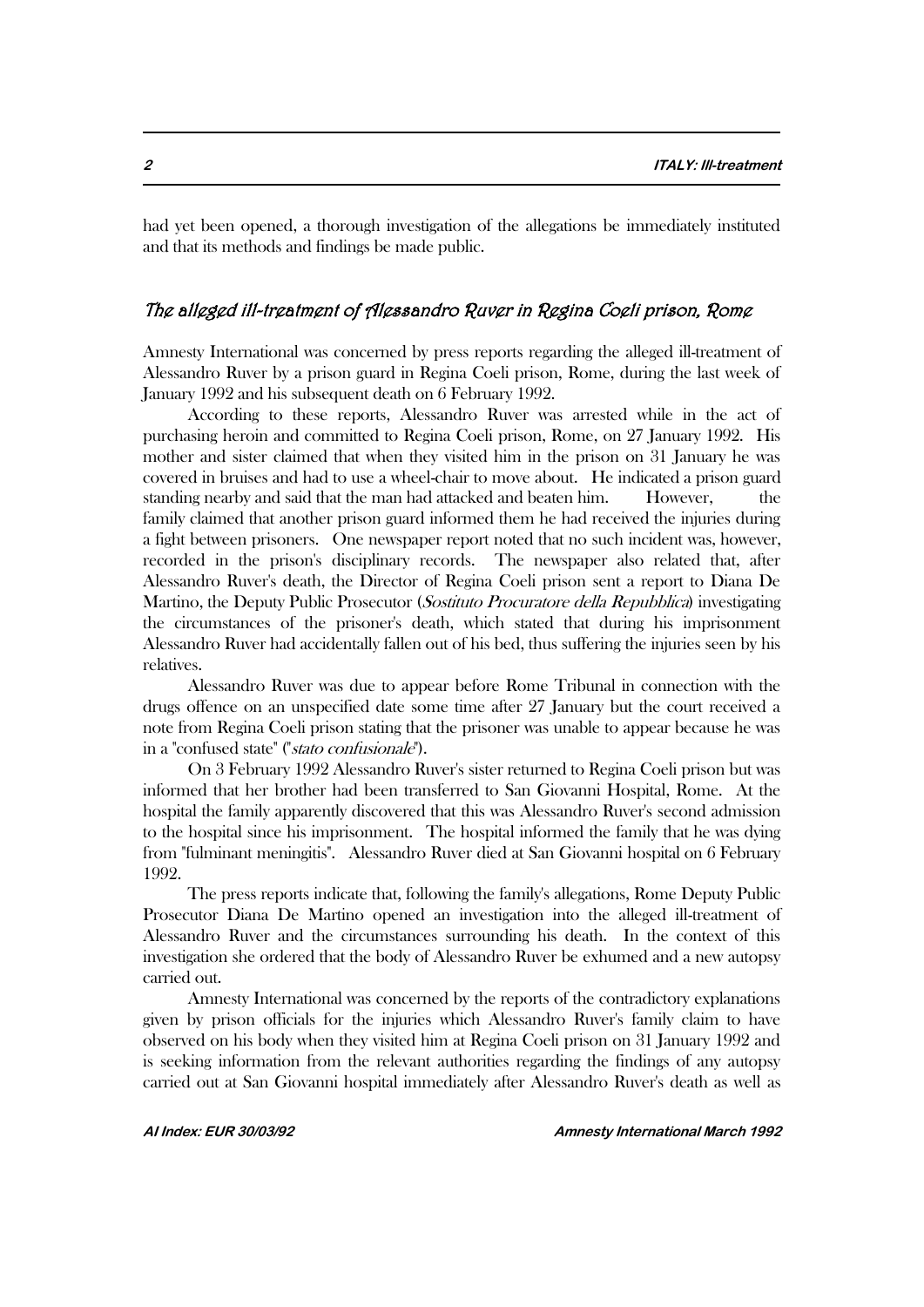the findings of the new autopsy. Amnesty International has also asked for cooperation in informing the organization of the progress and eventual outcome of the judicial investigation.

#### The alleged ill-treatment of Daud Addawe in police custody, Rome

Amnesty International sought information from the Italian authorities about official steps being taken to investigate the alleged ill-treatment of Daud Addawe, a 34-year-old Somali national, in police headquarters in Rome on 3 March 1992.

It was reported that on the morning of 3 March 1992 Daud Addawe, an asylum seeker from Somalia, who had been resident in Italy since leaving Mogadishu approximately a year previously, went to the aliens' registration office located in the headquarters of the Rome police, in order to renew his residence permit.

When the office opened for business Daud Addawe, along with a number of other people who had been waiting in the long queue which had formed in the street outside, jostled to get into the small reception area. The press reported an eye-witness account of what then happened, supplied by one of the people who had also been waiting in the queue. Daud Addawe had reached a seat in the reception area and was about to sit down when another man pushed him aside, causing Daud Addawe to lose his balance and fall to the floor. A female police officer, noticing a disturbance, then approached and blamed Daud Addawe for creating the disturbance. An argument then apparently ensued in which some male police officers became involved and which ended in an exchange of blows. It was reported that a police officer received injuries requiring up to three days to heal as a result. Four police officers then escorted Daud Addawe to a room on the floor below.

A trade union official, who was in the police station by chance on the morning of 3 March, later informed the press that she heard shouts and cries for help coming from the room where Daud Addawe had been taken. At about 1pm a Red Cross ambulance arrived at the police station and Daud Addawe was taken to Santo Spirito hospital under arrest and apparently in an unconscious state. At the hospital he was reportedly given heart massage to resuscitate him and put on an intravenous drip; a medical certificate was also issued recording a trauma to his head and bruising to his left leg and to his thorax.

The medical certificate also reportedly recorded that he should be sent to the clinic of Regina Coeli prison for observation. He was transferred to the prison later that day, apparently under investigation on a charge of insulting an officer of the state (oltraggio a pubblico ufficiale). Daud Addawe's sister visited the prison within approximately 24 hours of his arrest and subsequently informed the press that he was being held in a normal cell and not in the prison clinic, that he was limping and in a confused state, suffering severe pain and had bruises all over his body. On 5 March 1992 two members of parliament addressed written questions to the Ministers of Justice and the Interior, in which they requested an inquiry into the behaviour of the police officers involved in the reported incidents.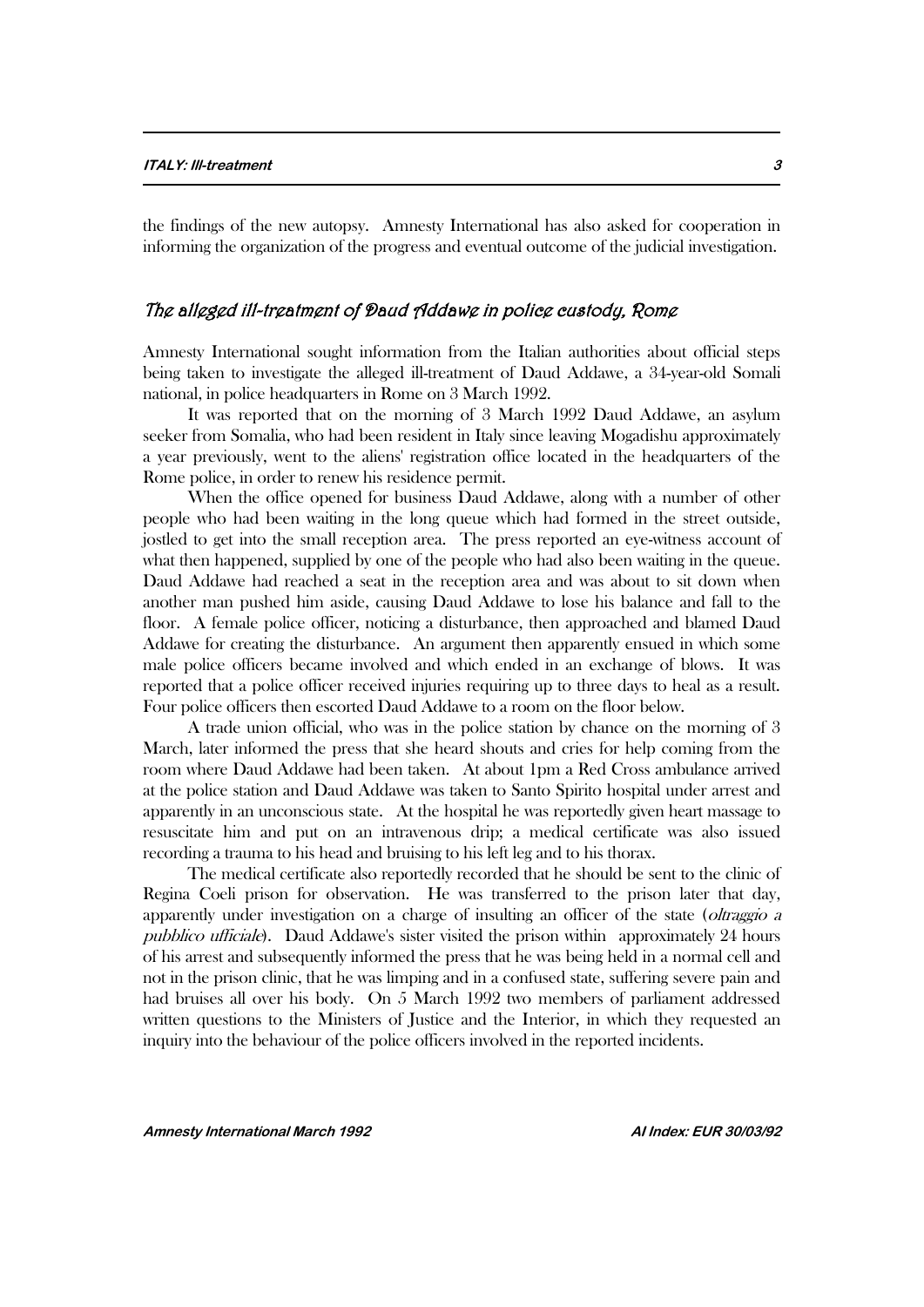# Interim reply to Amnesty International's October 1991 Memorandum to the government concerning torture and ill-treatment - Exchange of correspondence with the Minister of Justice (update to information given in AI Index: EUR 01/02/91)

On 6 February 1992 Amnesty International wrote to the Prime Minister's office pointing out that almost three months had passed since its meeting with the Prime Minister in October 1991 and that no reply had yet been received to the memorandum which it had handed over during the meeting. The memorandum contained a selection of cases of alleged torture and ill-treatment arising in or near Milan, Naples Padua, Rome, Salerno and Verona between 1986 and early 1991 where Amnesty International had been particularly concerned by the failure of the Italian authorities to reply to its requests for information, or where there had been no news of progress in official inquiries opened into the alleged ill-treatment for a considerable period of time. During the October 1991 meeting the Prime Minister gave assurances that he would ask for a thorough examination of each of the cases described in the memorandum and that Amnesty International would be informed of the results.

The Prime Minister's office responded immediately to Amnesty International's February letter and stated that, following the October 1991 meeting, the Ministry of Justice had been asked to review in detail the cases described in the memorandum. The investigation was taking some time because the information had to be collected through local authorities and the relevant courts of justice but it was expected that the necessary information would soon be available.

On 20 February Amnesty International received a letter from the Minister of Justice, together with a copy of a note dated 13 February 1992 which the Minister had addressed to the office of the Prime Minister. The note listed the information so far sent to the Ministry by the Procurators General responsible for the judicial areas in which the cases of alleged ill-treatment described in Amnesty International's memorandum had occurred.

In some cases the Ministry had still not received a response from the Procurator General concerned; other procurators had apparently so far provided only information already described in Amnesty International's memorandum. However, new information was supplied concerning developments in judicial inquiries opened into allegations of ill-treatment in Milan in 1988 and in Fuorni Prison, Salerno, in December 1990 (see below).

In his letter the Minister stressed that the omissions and delays in the replies were principally the result of various institutional processes and the length of time required by the various judicial offices to complete the inquiries and the criminal proceedings which had been opened. He informed Amnesty International that he had given strict instructions for these institutional processes to be speeded up as much as possible so that the information required could be available in the shortest possible time.

On 16 March 1992 Amnesty International wrote to the Minister expressing the hope that the organization would receive more comprehensive information on all the cases described in its memorandum as soon as possible. It also drew the Minister's attention to the allegations of ill-treatment emanating from Sollicciano prison, Florence (see above) and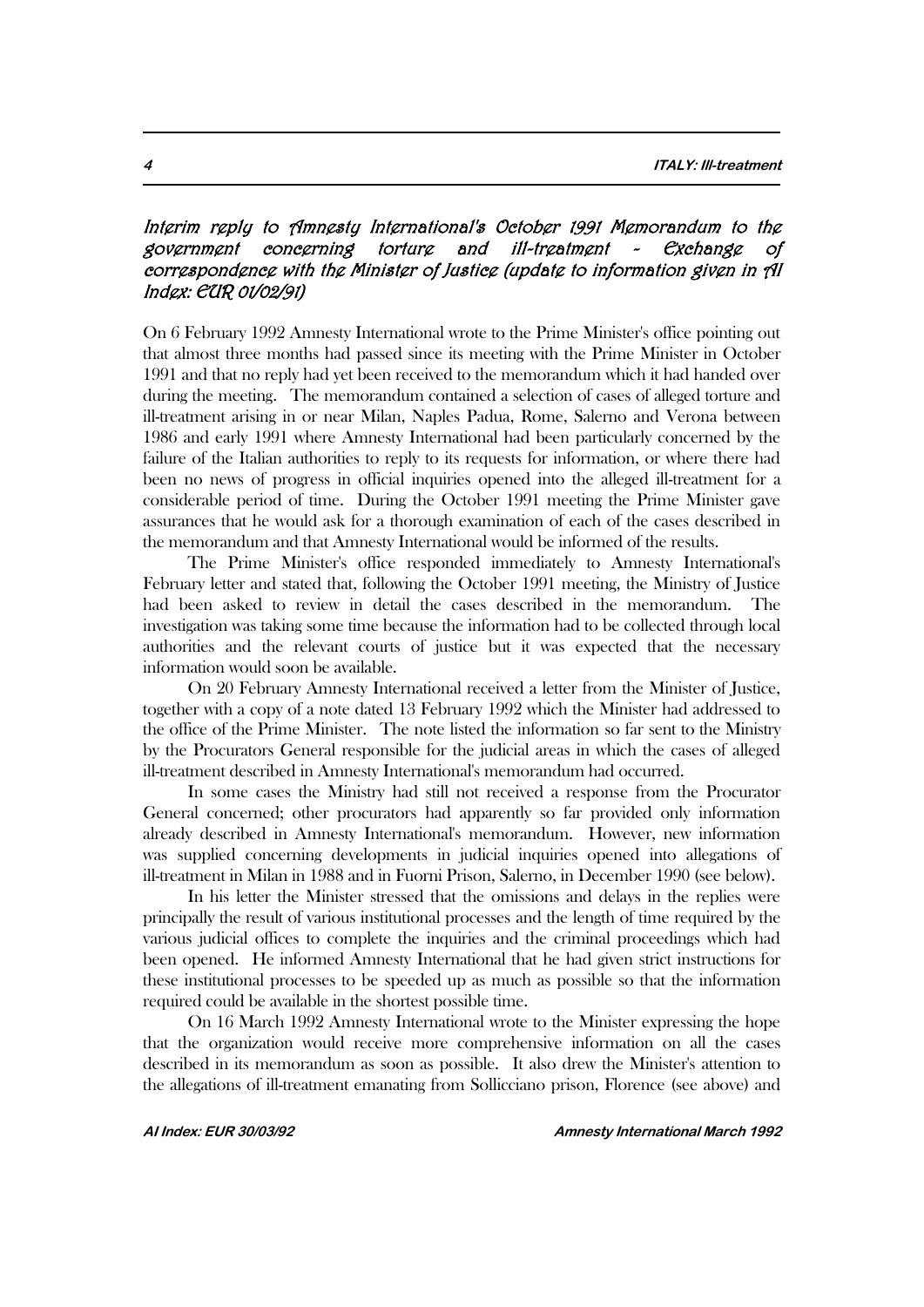the lack of response from his office, from the Director General of Prison Administration and from the judge of surveillance responsible for Sollicciano prison to the inquiries which Amnesty International had made about the allegations during 1991. The letter also expressed concern about reports which Amnesty International had received about the alleged ill-treatment and death of Alessandro Ruver in Rome in February 1992 (see above) and about the alleged ill-treatment of Daud Addawe in Rome in March 1992 (see above).

# Alleged ill-treatment in Fuorni Prison, Salerno (Update to information given in AI Index: EUR 01/01/91

In its memorandum to the Italian government Amnesty International had described its concern about the alleged ill-treatment of inmates of Fuorni prison during a search operation apparently carried out by between 100 and 150 masked prison guards on 15 December 1990. Prisoners claimed that the guards forced them to strip and perform press-ups and repeatedly kicked and beat them with truncheons and batons. They alleged that they were held in a common room and made to kneel, facing the wall, with their arms in the air and were beaten if they turned. They also alleged that some prisoners were sodomized with broom handles and that younger prisoners were forced to spit at and slap elderly prisoners.

It was claimed that in the days immediately following the search the prison infirmary issued around 100 medical certificates recording injuries which the medical staff estimated would require three, four or five days to heal. It was also claimed that one prisoner lost an eye, one sustained a burst ear-drum, one had the bones of one hand smashed and another had several teeth broken. Four or five prisoners were reportedly hospitalized but in January 1991 there were allegations that other injured prisoners had received inadequate medical treatment.

The communication which the Minister of Justice sent to Amnesty International in February 1992 said that on 23 January 1992 the Salerno Procurator General informed the Minister of Justice that the legal proceedings relating to the alleged incidents at Fuorni prison were transferred to the judge for the preliminary investigations (*giudice degli indagini* preliminari) with a request that they be partially dropped/"partially archived" ("richiesta di archiviazione parziale"); the dossier had since been requested by the Public Prosecutor for further investigation.

## Judicial inquiry into the alleged ill-treatment of 47 or more detainees in Milan, 1988 (Update to information given in AI Index: EUR 03/01/89 and EUR 03/02/89 and the Amnesty International Report 1989 to 1991).

In its memorandum to the Italian government, Amnesty International had described reports which appeared in the Italian press during April 1988 stating that earlier that month a dossier had been sent to the Milan Public Prosecutor's office by the medical staff of San Vittore

**Amnesty International March 1992 AI Index: EUR 30/03/92**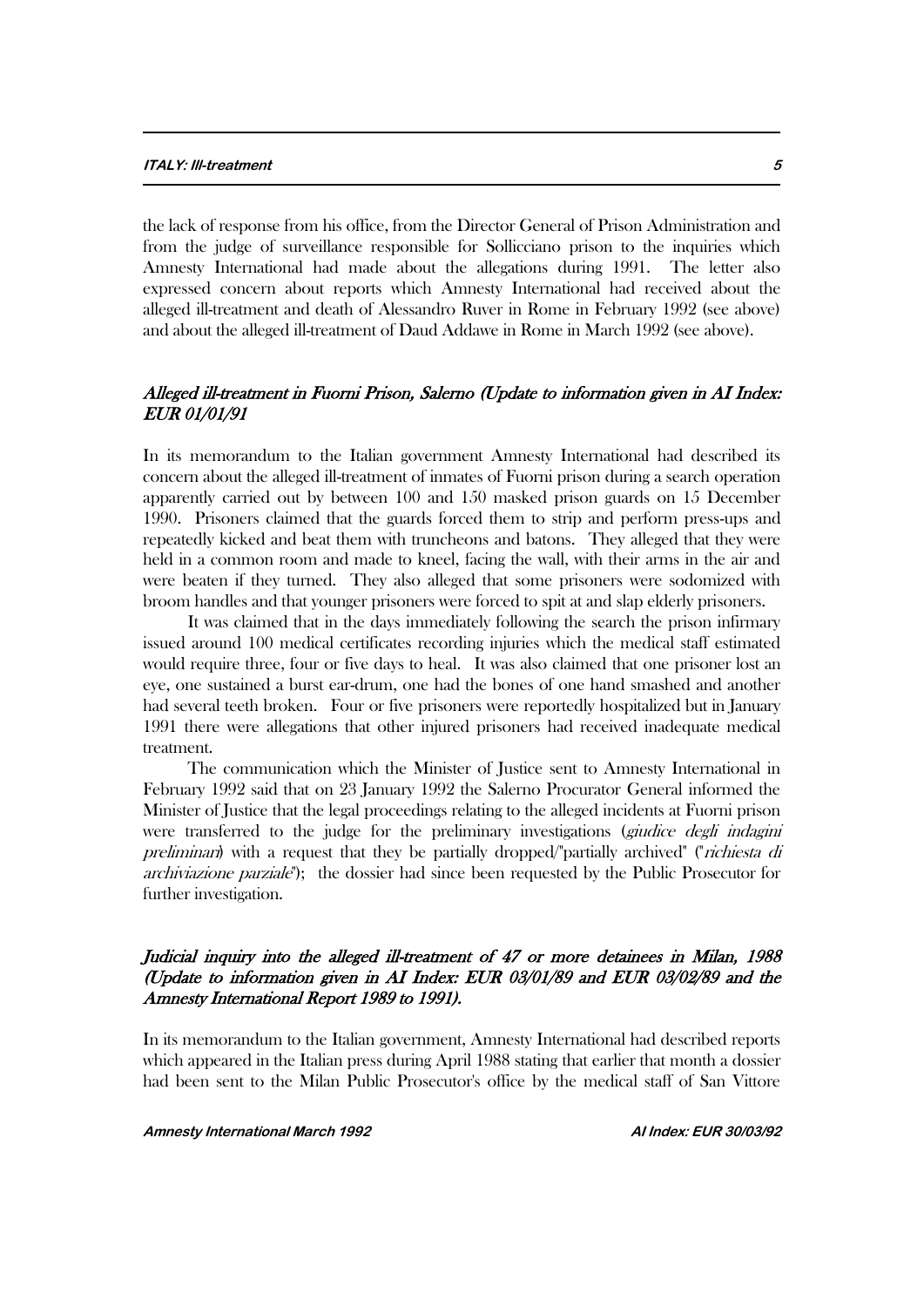prison, Milan. It was said to record an alarming increase over the immediately preceding months in the number of prisoners requiring medical treatment on arrival at the prison for injuries consistent with physical ill-treatment. In a few cases the prisoners' injuries apparently required several days' treatment in the prison's hospital wing.

The press reports claimed that the Public Prosecutor's office had received the cases of approximately 47 detainees, the majority of them North African immigrants, who had been transferred to San Vittore prison after spending short periods in the custody of either the police, the *carabinieri* or the *guardia di finanza* (customs and excise officers). The names of the detainees were not reported.

The press also reported that the Public Prosecutor's office had opened a judicial inquiry into the alleged ill-treatment in April 1988. The inquiry was apparently to investigate not only the treatment the prisoners received while in the custody of the law enforcement agencies but also their treatment by the San Vittore prison guards immediately after their arrival at the prison.

No reply was ever received to letters of inquiry which Amnesty International sent to the Italian authorities during 1988 seeking confirmation of the opening of the investigation and asking to be informed of its progress and eventual outcome.

The communication which the Minister of Justice sent to Amnesty International in February 1992 contained the following information.

The Public Prosecutor's office in Milan started a judicial investigation in May 1988 concerning injuries allegedly suffered by detainees at the hands of law enforcement agents and noted by the medical staff of Milan prison when the detainees were medically examined on their entry to the prison.

The medical staff of San Vittore prison had not in fact sent a dossier to the Public Prosecutor's office. The Public Prosecutor's office had, however, decided to to appoint a magistrate to examine various reports which it had been sent by the office of the prison director whenever a prisoner stated during the medical examination that he had been ill-treated by law enforcement agents.

The inquiry was to establish whether the various single incidents alleged indicated a common practice of ill-treatment by the various law enforcement agencies. The inquiry was also to clarify the extent and origin of any ill-treatment and establish whether the law enforcement agents might be using violence to force detainees "to cooperate". This possibility was to be explored "because the common element apparently linking the various episodes of alleged violence against Italian and foreign nationals at the time of, or immediately after, arrest seemed to be the particular kind of crime for which they had been arrested - connected in the great majority of cases with drug-trafficking."

The investigation continued until the new Code of Criminal Procedure came into force (October 1989). It concluded that there was "no proof of a general tendency by the police to use gratuitous violence against detainees, including in cases involving foreign citizens". The investigation also concluded that in the great majority of cases of alleged ill-treatment where injuries had been observed during medical examinations, the detainees' injuries "were attributable to acts of violence or resistance towards a state officer...". On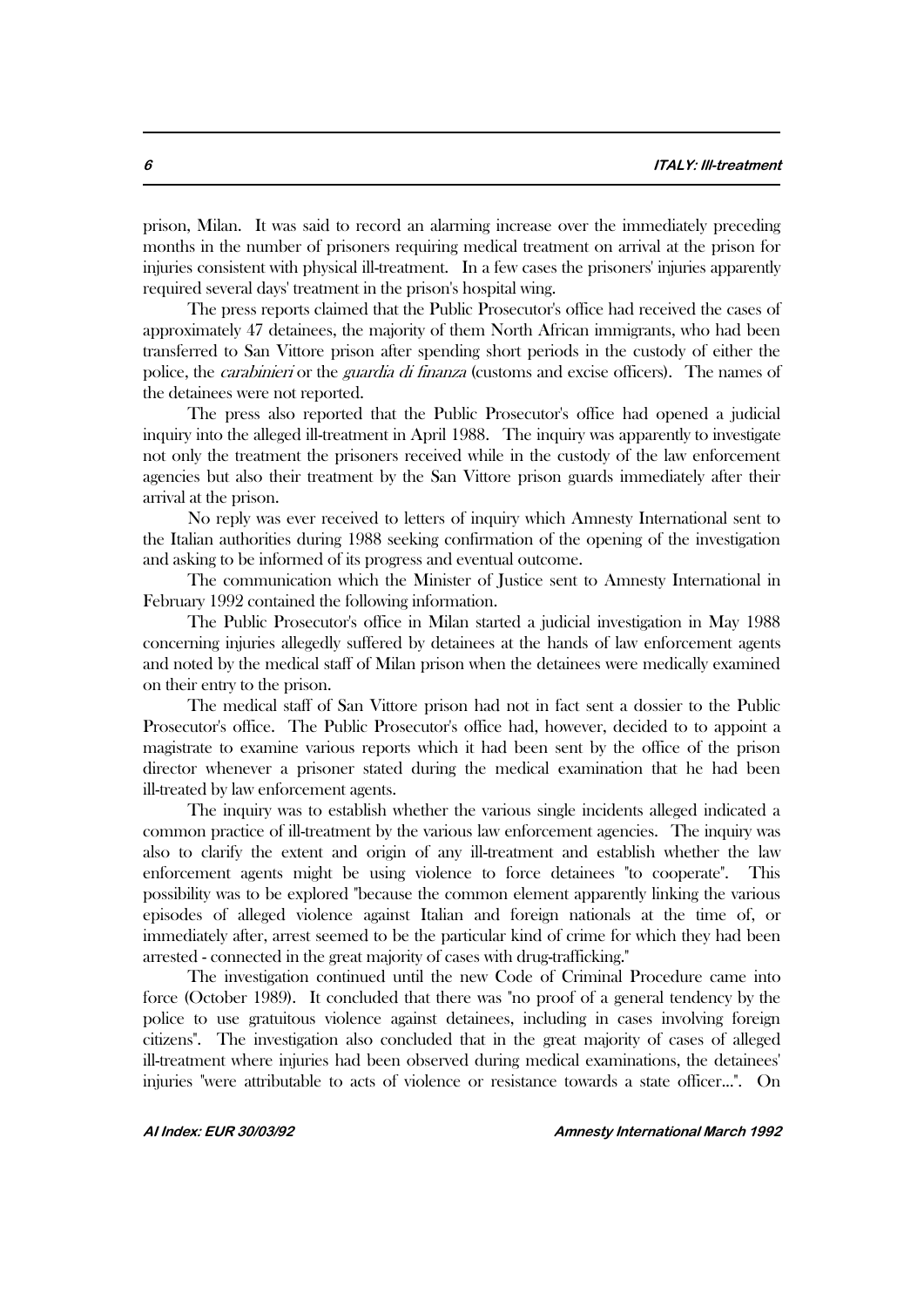#### **ITALY: Ill-treatment 7**

looking into these cases the investigation found that "virtually all of these detainees had already been convicted on such charges" shortly after arrest by a court using a summary procedure (*rito direttissimo*<sup>2</sup>). In some cases the medical certificates attached to the reports sent by the office of the prison director "lacked supporting evidence of the alleged ill-treatment". In such cases and in cases where the prognosis for the injuries recorded was given as one or two days, where the detainee in question had made no formal request to press charges, the prosecutor's office requested the investigating magistrate to archive the proceedings.

The investigation was pursued in cases where the alleged victim had made a formal request to press charges and "in the objectively most serious cases, regardless of whether a formal request to press charges had been made or not. As a result of the summary investigations - apart from cases which were closed with a request for a decision to archive the proceedings or ended with a ruling to stop proceedings (*sentenza di non doversi procedere*) committal for trial was requested in the following cases."

 One police officer serving with the sixth division of the Milan police was committed for trial on the offences of causing aggravated light physical injuries *(lesioni personali lievi)* to and making a false declaration against Soje Diop, a Senegalese national. On 19 March 1990 Milan Tribunal convicted the officer and sentenced him to nine months' imprisonment with a conditional suspension. No date has yet been fixed for the hearing of his appeal against the sentence.

 Four carabinieri formerly serving with the third 'Lombardia' batallion of Milan were committed for trial on an offence of aggravated physical coercion (violenza privata aggravata) against Giovanni Stella, an Italian national. The prosecutor requested that a charge of causing light personal injuries against the alleged victim should not be proceeded with because the alleged victim had failed to present a formal request to press charges.

 One police officer serving with the sixth division of the Milan police was committed for trial on an offence of aggravated physical coercion and aggravated light personal injuries against Andrea Dapò, an Italian national.

The Procurator General stressed to the Minister of Justice that "the investigation was made public for specific purposes" to remind the law enforcement agencies "of the need to respect the rules of civilization and to fulfil the duties of correctness in carrying out their functions. They should also be informed about the new practice initiated by the prison authorities which made the judicial authorities responsible for evaluating any anomalous behaviour during arrests, regardless of whether the possible victim ... had pressed charges or not".

 $\overline{a}$ 

<sup>&</sup>lt;sup>2</sup>Accelerated trial proceedings under the Code of Criminal Procedure in force until October 1989, omitting the instruction phase. Applied to defendants arrested *in flagrante* where no special investigation was considered necessary. After a summary interrogation by the Public Prosecutor such detainees could then be brought immediately before a trial judge.